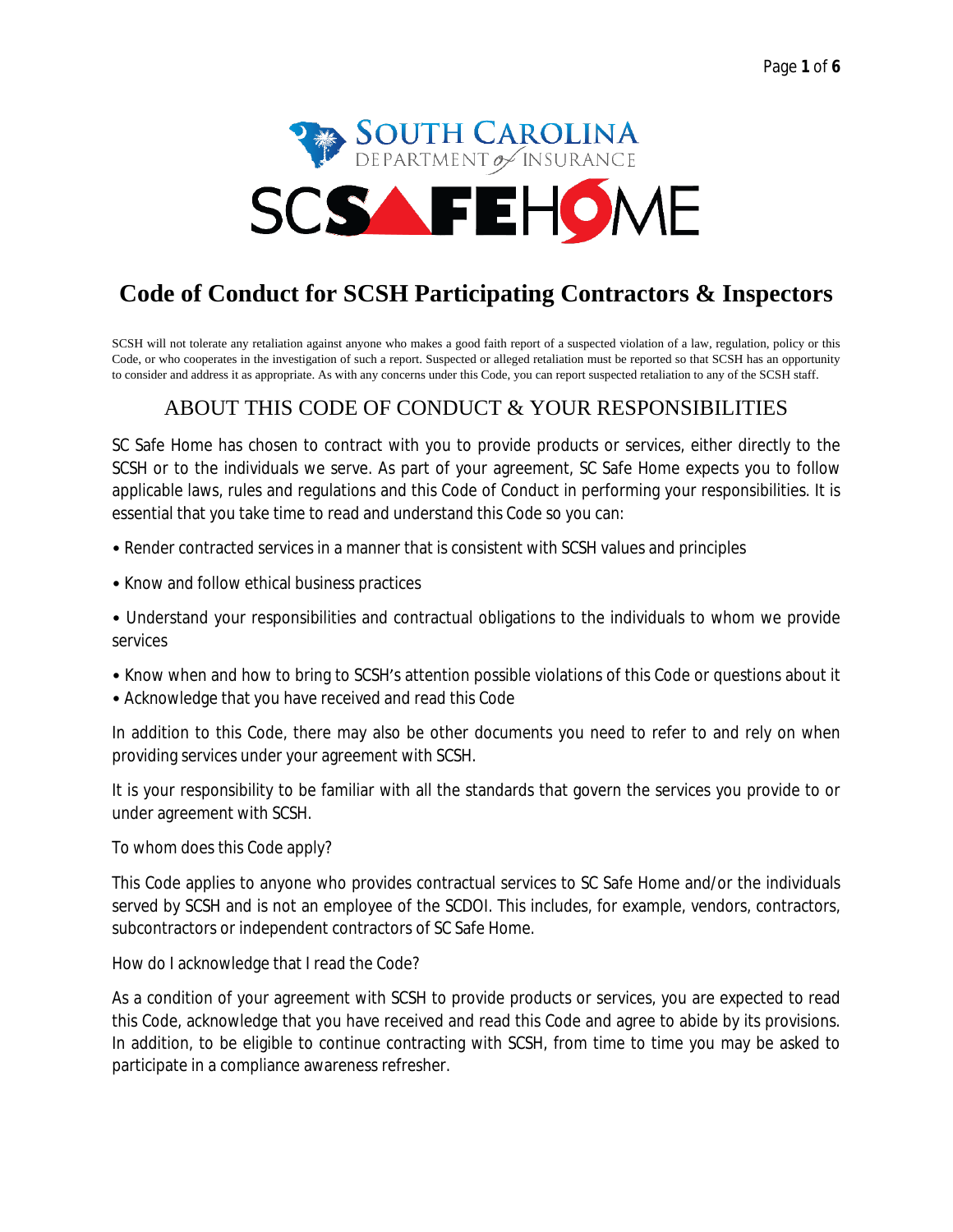Where can I find the Code online?

This Code appears on our department's website, www.scsafehome.com, so everyone with an interest in SC Safe Home has access to our values and principles.

How will I know if changes are made to the Code?

Updates to this document will be circulated in the manner SCSH deems to be most timely and effective for the specific circumstances, and a new acknowledgement may be required at that time.

What happens if I violate the Code?

Suspected violations of this Code or any provisions of your agreement with SCSH will be reviewed and addressed as appropriate. When a violation of the Code or your agreement has been identified, it may constitute a breach of your agreement with SCSH. This may lead to termination of your participation in the SCSH program, and/or referral for criminal prosecution or civil action if appropriate.

Where can I ask questions or report concerns?

If you have any questions about this Code, or wish to report a possible violation of the Code, you may report your concern to a SCSH staff member via phone or email.

# ABIDE BY APPLICABLE LAWS, REGULATIONS AND CONTRACTUAL REQUIREMENTS

It is your responsibility to ensure that you follow the laws and regulations that apply to the services that you provide to or under agreement with SCSH. It is a requirement of your agreement with SCSH to be familiar with these requirements and to follow them. You are also responsible to file accurate and timely reports, documentation, invoices and other documents as required by your agreement.

#### RECORD KEEPING

From time to time there may be an audit or inquiry by SCSH. It is expected that you will cooperate with any reasonable request made about an audit or inquiry. SCSH reserves the right to discontinue its relationship with any contractor who refuses to provide requested information or provides false information to SCSH or to the individuals we serve.

#### REFERRALS

The Company expects that you will not accept, offer or participate in any fraud, kickbacks, bribes or other arrangements designed to induce referrals or business.

#### CREDENTIALS, LICENSING AND INSURANCE

If your agreement with SCSH requires that you have a credential or license, it is up to you to maintain that credential and/or license, and you must inform SCSH immediately if your credential or license becomes encumbered or restricted or is not renewed or maintained. When a required credential or license is renewed, you should provide a copy to SCSH. Contractors are responsible for ensuring that any employees assigned to perform services under the agreement with SCSH follow applicable federal and state employment and immigration laws and licensing requirements, and obtain and maintain all appropriate insurances (e.g., liability, workers' compensation) for their workforces.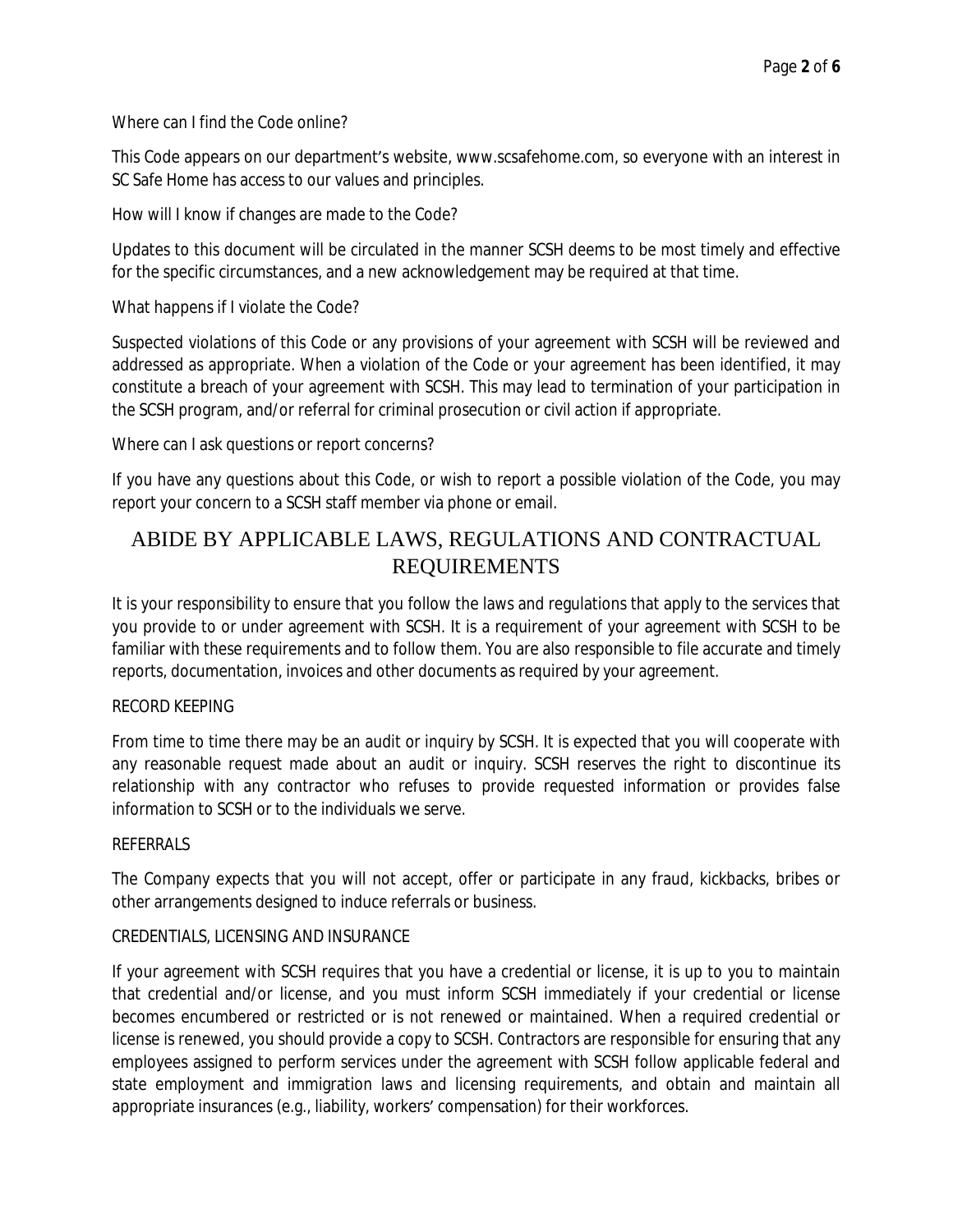### BACKGROUND CHECKS

Prior to delegating your work to or entering into an agreement with an individual we serve, SCSH reserves the right to conduct a background check to ensure that the individual performing the contracted for services has the appropriate credentials. We also confirm that the individual is not precluded from providing services to SCSH because of, for example, a disqualifying criminal record.

SCSH may periodically check the names of contractors and/or inspectors to ensure the safety and quality of the individuals and services we provide. If an individual or organization is confirmed to be unlawful, we will have no choice but to terminate our contractual relationship immediately.

#### MAINTAIN FINANCIAL INTEGRITY

Every approved contractor and/or inspector is expected to conduct business on behalf of SCSH with integrity, honesty and high moral standards. This includes truthfulness in billing, accounting, and financial reporting practices. SCSH expects that you will document and bill accurately for services that are provided, and to comply with all laws and regulations related to documentation and billing practices. At times, SCSH or an individual we serve may request to audit or review records in the ordinary course of business or in response to a reported concern. SCSH expects that you will cooperate if any such audit or review requires your documentation or other records. The False Claims Act is a federal law that permits the government to recover funds paid for services if the Company or its representative submitted a false claim for reimbursement. You should know that any person who files, causes another person to file or otherwise cooperates with the preparation of a false claim for payment to any government program may be charged with a criminal offense under the False Claims Act. Thus, if you become aware that part or all of any invoice may have been misstated you must immediately notify a SCSH program contact.

### MAINTAIN CONFIDENTIALITY

You are likely to be provided with confidential and/or private information about the individuals SCSH serve. (In this Code we are collectively referring to all of this as "Confidential Information.") There are many laws and regulations, including state laws and the federal, that protect the privacy of this information. It is your responsibility to understand and follow these requirements and report any improper disclosure to your SCSH program contact immediately. As with any issue under this Code or your agreement with SCSH, you should talk to your SCSH program contact if you have any questions or concerns about the disclosure of Confidential Information. The following are some of the requirements you must follow regarding confidentiality in your relationship with SCSH:

• You must not disclose or use Confidential Information for any purpose other than to provide services to or under agreement with SCSH. This means that you should not share Confidential Information you receive about the SCSH individuals we serve with anyone outside SCSH.

• Information regarding individuals receiving services from SCSH is confidential and may be shared only in accordance with appropriate and specific authorization.

• You should take care not to discuss Confidential Information about the individuals we serve in public or in areas where others can overhear.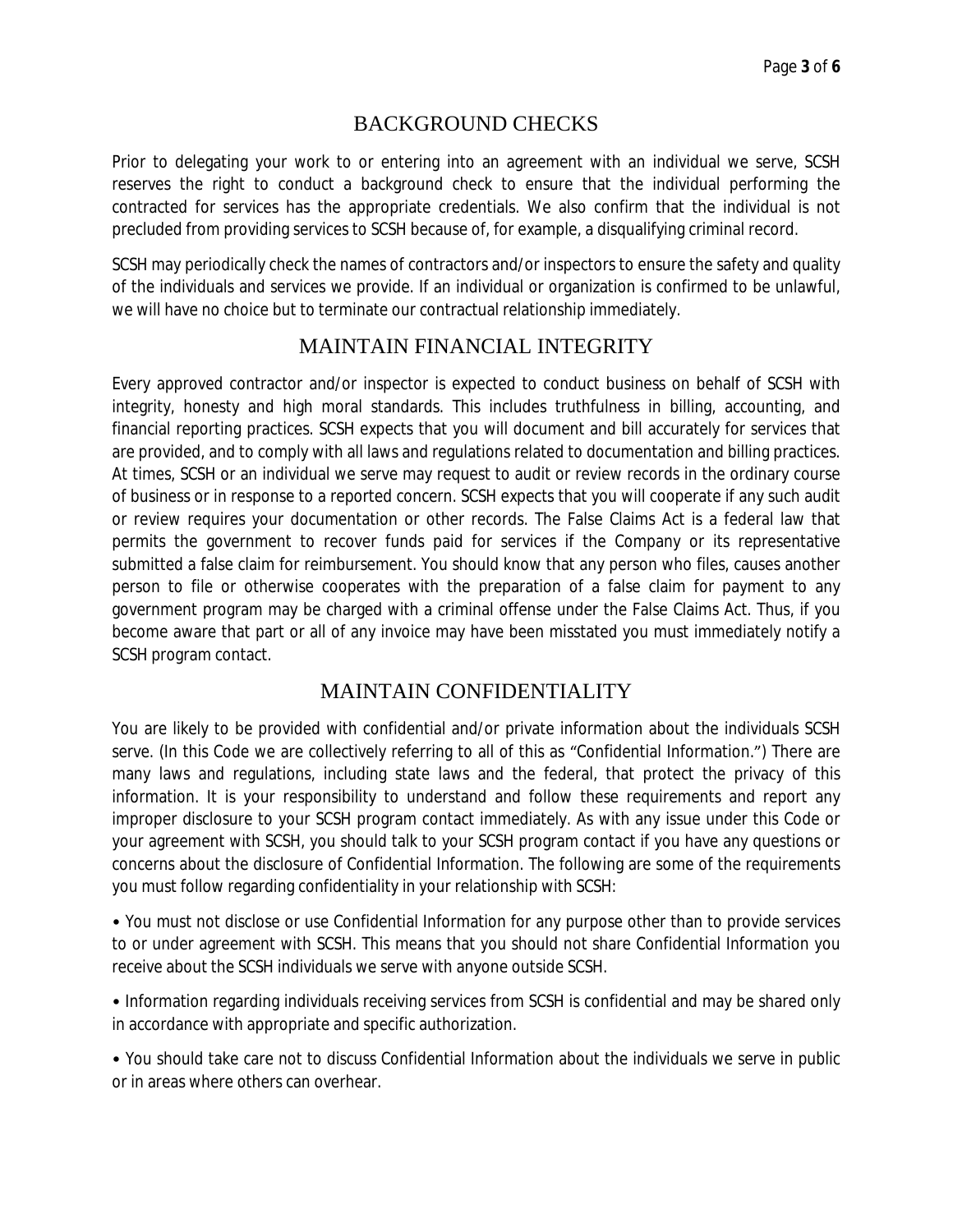• You should not speak on behalf of SCSH in any public forum (including Internet blogs and chat forums) or to any media outlet. This does not limit your ability to speak publicly using only your name on issues related to yourself and the work you do.

• Any written Confidential Information should be maintained appropriately and not visible to anyone without a right (i.e. appropriate and specific release) to know the information.

• You should not post on the Internet (including any social networking site) any names or photographs/videos of individuals to whom you provide services on our behalf without specific written authorization from the individual.

• You should not email Confidential Information to anyone unless it is encrypted. Where you must send unencrypted information electronically, you should not use any names of individuals served by you or SCSH (you may want to use initials, for example).

• You should password-protect any electronic documents containing Confidential Information that you store on or access from your computer. Inappropriate disclosure of Confidential Information could lead to termination of your agreement with SCSH, as well as possible legal action. If there is an unauthorized disclosure of Confidential Information, you should immediately inform your SCSH program contact.

### PROVIDE QUALITY SERVICES

SCSH is committed to providing quality services and expects contractors and/or inspectors providing services under agreement with SCSH to meet our expectation that every individual we serve, regardless of age, complexity of condition, service type, or setting in which the services are provided, can expect to be treated with respect and dignity always.

### MAINTAIN A SAFE AND HEALTHY ENVIRONMENT

SCSH expects its contractors to provide a safe and healthy environment while providing services in the homes of the individuals we serve.

#### DRUGS AND ALCOHOL

It is expected that there will be no unlawful use of drugs or alcohol in any location where services are provided to SCSH or the individuals we serve.

#### DISCRIMINATION PROHIBITED

SCSH provides services that are non-discriminatory to individuals regardless of race, ethnicity, national origin, age, gender, sexual orientation, religion, disability, medical condition, socioeconomic status, or any other status that may be protected under applicable law. Any incident or situation that you believe involves possible discrimination should be brought to the immediate attention of your SCSH program contact.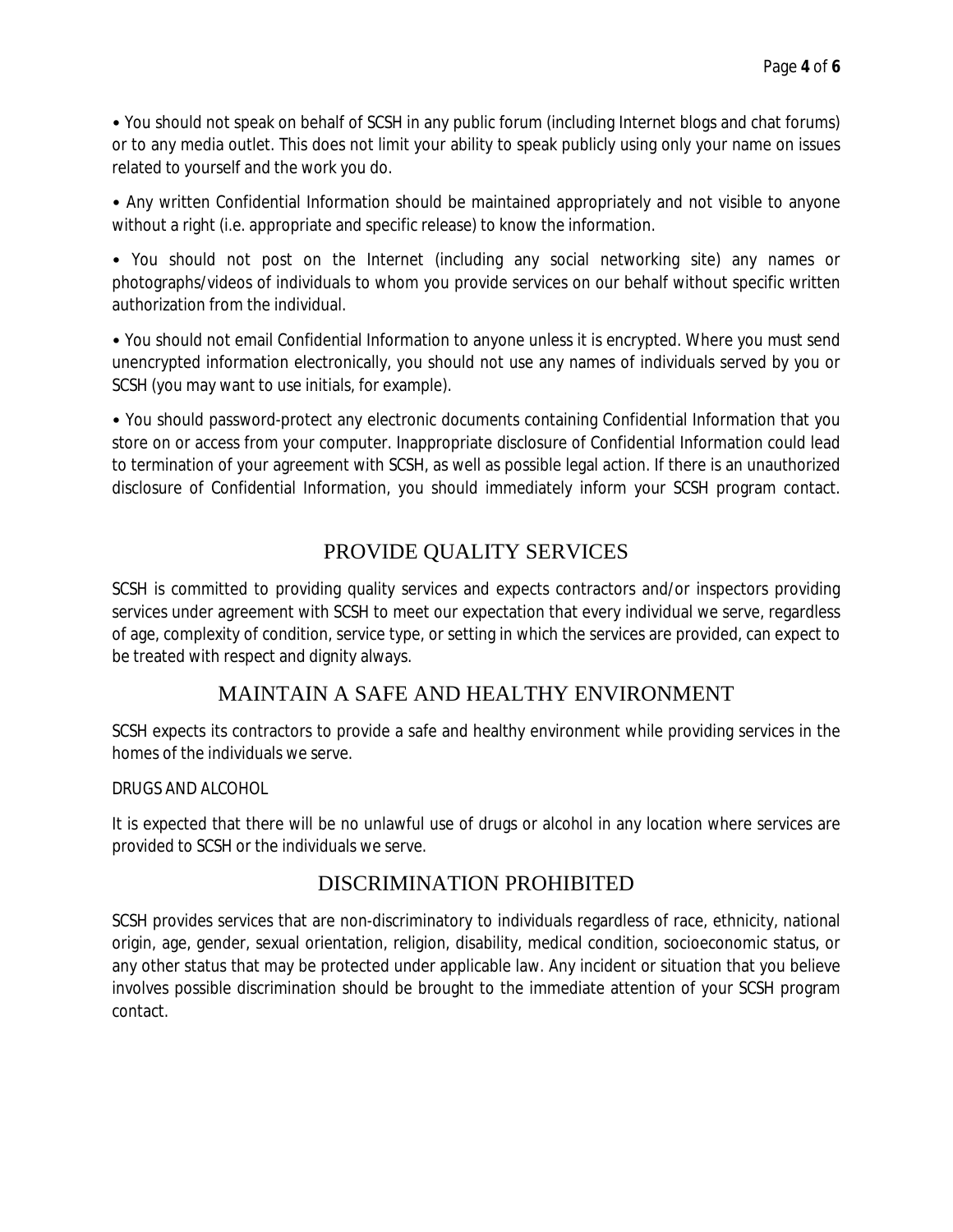## RESOLVE CONFLICTS

We strive to have open communication and address problems in a mutually respectful way, considering individual situations.

## PROMOTE A DIVERSE AND RESPECTFUL WORK ENVIRONMENT

When you are working under agreement with SCSH, you are expected to be sensitive to the concerns, values and preferences of others, and behave in a manner that supports and promotes a diverse and respectful environment.

# AVOID AND DISCLOSE POTENTIAL CONFLICTS OF INTEREST

You should avoid any actions that may involve, or may appear to involve, a conflict of interest with the products or services you provide to or under agreement with SCSH. You should disclose to your SCSH program contact any situation where a conflict of interest may arise involving you or your immediate family. A conflict of interest may arise when you or someone you associate with in your independent business:

• Allow private interests, whether personal, financial or of any other sort, to conflict or appear to conflict with your professional responsibilities.

• Are a party to any other arrangement or circumstances, including family or other personal relationships, which might appear to or influence your behavior.

• Solicit or offer to provide services yourself or through your family member to an individual you provide services to under your agreement with SCSH. Contractors and/or inspectors must avoid conflicts of interest with the individuals they provide services to.

Potential conflicts can usually be resolved by using good judgment. You are encouraged to seek clarification of, and discuss questions about, potential conflicts by talking to your SCSH program contact.

#### DECISION TEST

The following questions provide a good guideline for those in doubt about a specific course of conduct:

- 1. Will my actions be ethical in every respect?
- 2. Will my actions fully comply with the law and my agreement with SCSH?
- 3. Will my actions be questioned by my peers, family or the general public?
- 4. How would I feel if my actions were reported in the newspaper?
- 5. How would I feel if someone else acted in the same way?
- 6. Will my actions appear to be proper?
- 7. Will my actions be seen as fair?